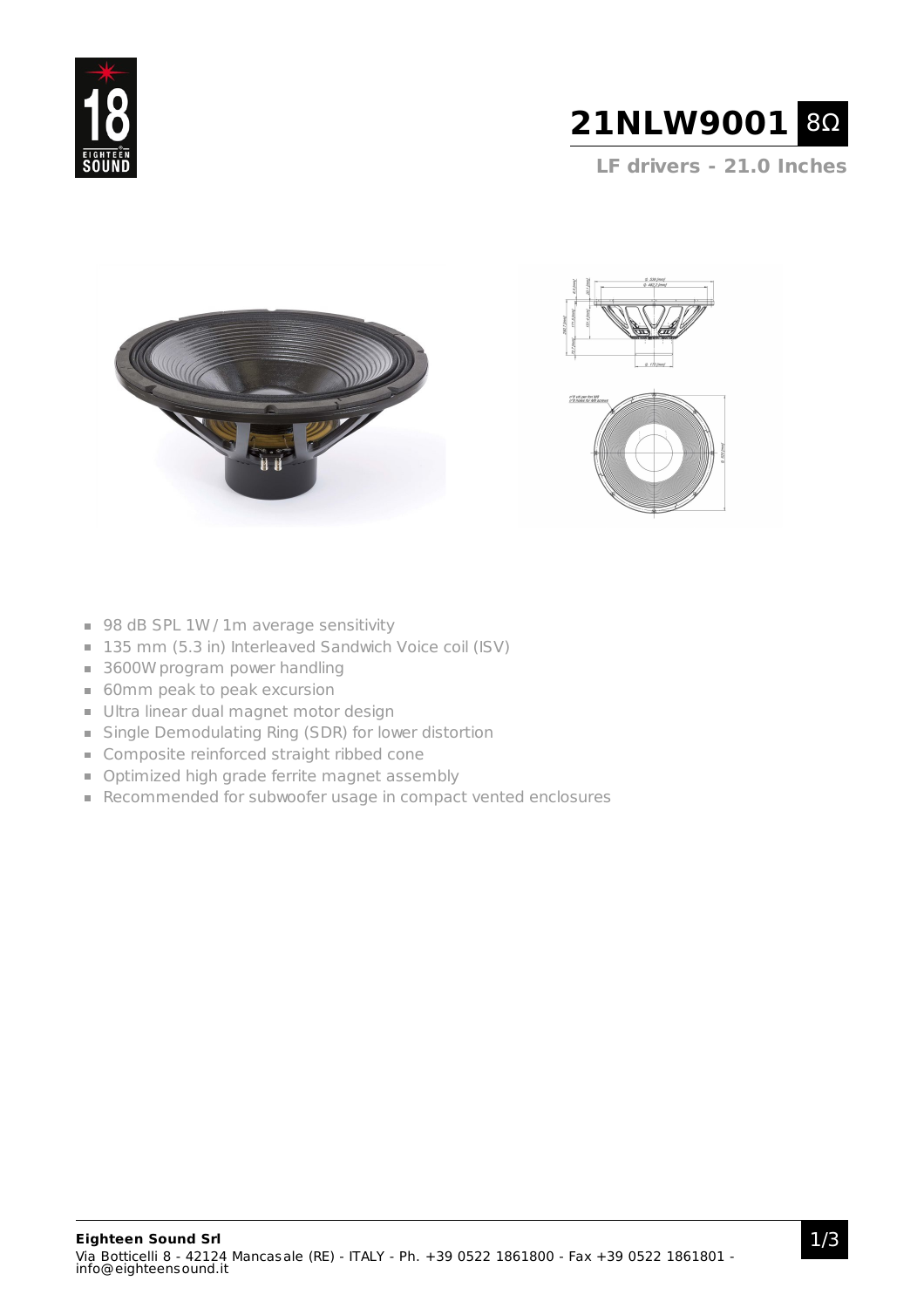

# **21NLW9001** 8Ω

**LF drivers - 21.0 Inches**

The 21NLW9001 is an ultra low frequency 21 inch neodymium high performance transducer. The transducer is the evolution of the 21NLW9000 subwoofer, and has been optimized for direct radiation and bandpass subwoofer cabinet designs. For optimum results recommended amplifier should be able to deliver 3600 Watt program power without clipping. At the heart of the updated design stays the improved double silicon spider based on DSS technology, letting the 21NLW9001 being able to control the moving mass with high linearity, showing an exceptional stability of mechanical parameter values in the long term. The transducer design features include a high performance large displacement suspension system for improved cone control at very high level of SPL matching. Eighteen Sound engineers have obtained the best possible results with today's available materials in terms of clean and undistorted LF reproduction at a ultra high SPL, with the lowest possible power compression figure. The state-of-the-art 5,3" diameter ISV copper voice coil is an inside-outside split winding, four layers design, enabling the 21NLW9001 to handle up to 3600W program power. Bl force factor, as well as all other electro-dynamic parameters, are linear within the working range. The high excursion design (70mm before damage, ±14mm linear Xmax) makes the The 21NLW9001 capable of amazing SPL in direct radiation enclosures and its motor has been developed after intense FEA and fluidodynamics simulation and testing, focusing on dissipating the heat generated by the powerful 5.3" coil. Special attention was given to the optimization of air flow into the gap without introducing audible noise. A special low density material air diffractor placed into the backplate acts as a cooling system, increasing the power handling capability and lowering the power compression figure. The low distortion and sound quality are further improved by an aluminum demodulating ring (SDR technology) that flatten impedance and phase with a constant power transfer. The carbon fiber reinforced, straight ribbed cone shows a proprietary resin treatment for extra pulp strength and water repellent properties. A special coating applied to both the top and back plates makes the transducer far more resistant to the corrosive effects of salts and oxidization.